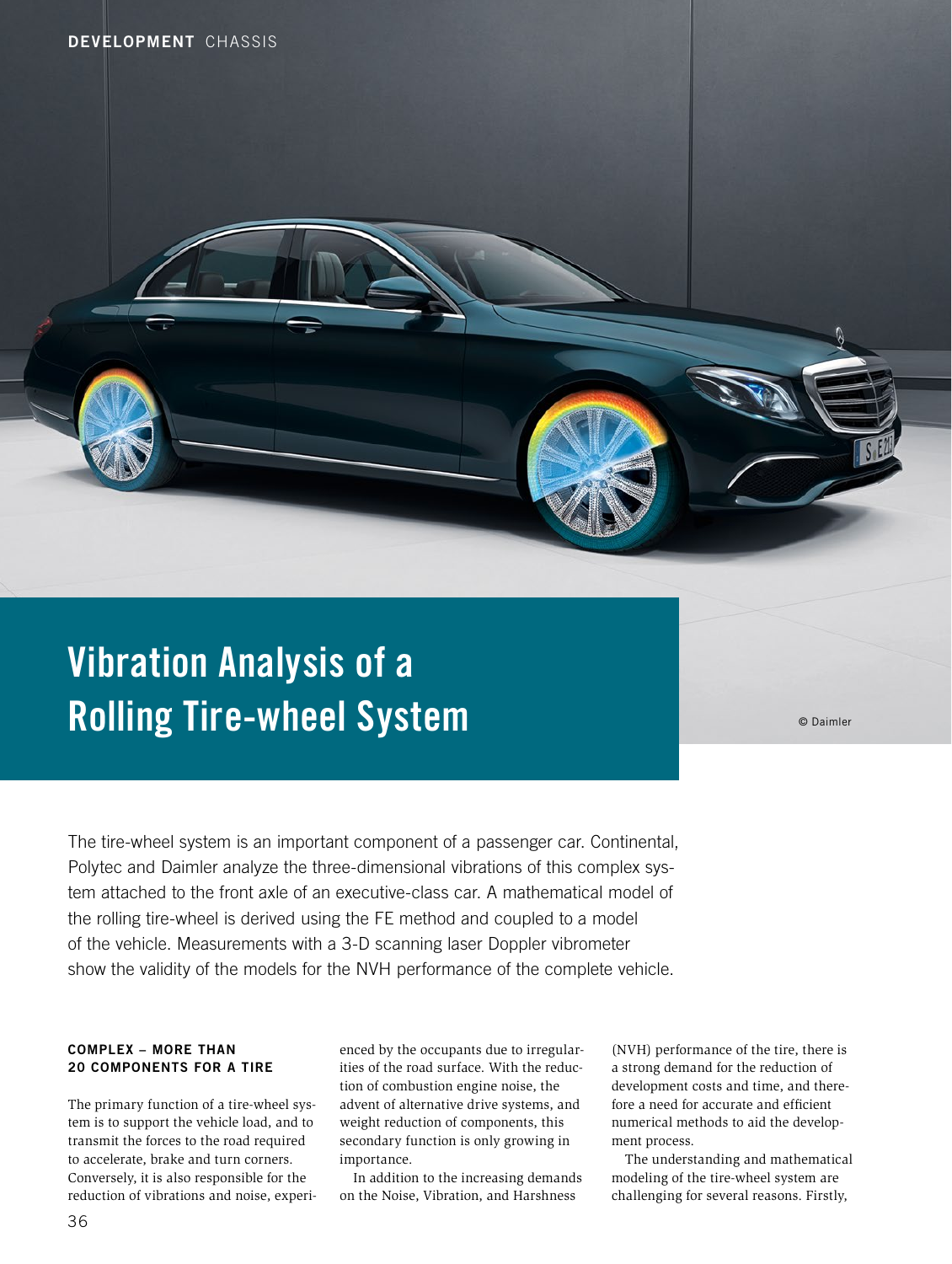#### AUTHORS



 Dr. Charles Boston is Simulation Engineer at Continental Reifen Deutschland GmbH in Hannover (Germany).



 Dipl.-Ing. (TU) Jörg Sauer is Employee in the Strategic Product Marketing at Polytec GmbH in Waldbronn (Germany).



Eq. 2 (b)  $\{u(t)\}$ 

 Dr. Christian Glandier is Engineer for NVH CAE Methods at Daimler AG in Sindelfingen (Germany).



 Joerg-Stefan Moeller is responsible for NVH CAE Methods and Programs at Daimler AG in Sindelfingen (Germany).

although the tire, wheel, and air cavity in the tire might be considered as two solid structures and an enclosed fluid, the tire alone consists of over 20 components. Each component comprises of one or more non-linear materials, whose properties depend on temperature, strain rate, strain amplitude and strain history. Secondly, excitation of the tire occurs at the contact with the road and is therefore a function of both the road profle and the non-linear dynamic response of the tire at this interface.

For small amplitudes and frequencies between 20 and 400 Hz, a modal model can be used to efficiently describe the response of the tire and wheel. Here, it will be shown that the most general form of modal model is required for the rolling tire-wheel system due to the complicated distribution of damping in the tire, gyroscopic forces generated by rolling, and coupling between the tire-wheel structure and the air cavity within the tire.

The experimental setup is designed for the purpose of applying a controlled kinematic excitation to a single wheel of the vehicle. Using a 3-D scanning laser Doppler measurement system and a judiciously placed mirror, it is possible to measure most of the visible surface of the rotating tire and wheel. The accurate measurement of amplitudes is needed for both the deeper understanding of the dynamic properties of the system, and for the validation of a mathematical model with all the complexities and assumptions.

#### MATHEMATICAL MODEL

A FE model leads to a description of the physical properties in terms of a structural mass matrix *Ms*, structural complex stiffness matrix *K*˜ *<sup>s</sup>*, fuid mass matrix  $M_f$  and fluid complex stiffness matrix  $\tilde{K}_f$ . Due to the coupling between the air cavity and the structure (described by the matrix  $H<sub>sf</sub>$ , the system matrices are non-symmetric [1]. After the non-linear static loading of the tire-wheel system and the application of rolling using the Arbitrary Lagrangian-Eulerian (ALE) method, the equation of motion can be expressed as in Eq. 1:

Eq. 1 
$$
\begin{bmatrix} M_s & 0 \\ \rho c^2 H_{sf}^T & M_f \end{bmatrix} \begin{Bmatrix} \ddot{x}(t) \\ \ddot{p}(t) \end{Bmatrix}
$$

$$
+ \begin{bmatrix} G_s & 0 \\ 0 & G_f \end{bmatrix} \begin{Bmatrix} \dot{x}(t) \\ \dot{p}(t) \end{Bmatrix}
$$

$$
+ \begin{bmatrix} \tilde{K}_s & -H_{sf} \\ 0 & \tilde{K}_f \end{bmatrix} \begin{Bmatrix} x(t) \\ p(t) \end{Bmatrix} = \begin{Bmatrix} f_s(t) \\ f_f(t) \end{Bmatrix}
$$

Here,  $\rho$  is the density of air,  $c$  is the speed of sound,  $G<sub>s</sub>$  is the sturcture's skew-symmetric gyroscopic matrix, and  $G_f$  is the fluid's skew-symmetric gyroscopic matrix. The time-varying quantities are displacement *x*, acoustic pressure *p*, and force *f*. To get to the standard eigenvalue form [2] the *N × N* secondorder differential equations in Eq. 1 need to be converted into the *2N × 2N* frstorder differential equations according to Eq. 2 (a) and Eq. 2 (b):

Eq. 2 (a) 
$$
\begin{bmatrix} G_s & M_s & 0 & 0 \ M_s & 0 & 0 & 0 \ 0 & \rho c^2 H_{sf}^T & G_f & M_f \ 0 & 0 & M_f & 0 \ \end{bmatrix} \{i\iota(t)\} + \begin{bmatrix} \tilde{K}_s & 0 & -H_{sf} & 0 \ 0 & -M_s & 0 & 0 \ 0 & 0 & \tilde{K}_f & 0 \ 0 & 0 & 0 & -M_f \ \end{bmatrix} \{i\iota(t)\} = \{f(t)\}
$$

Due to the non-symmetric matrices in  
Eq. 2, the eigensolution will contain the  
single eigenvalue matrix 
$$
[s_r]
$$
 and two sets  
of complex eigenvectors  $[\Theta_{LH}]$  and  $[\Theta_{RH}]$ .  
The right-hand eigenvector (RH)  
describes the mode shapes and the left-  
hand eigenvector (LH) describes the  
excitation shapes. The complex modes  
not only have amplitude as with real  
modes, but also phase, which results in  
the appearance of travelling waves; this  
contrast with real modes which are bet-  
ter described by standing waves.

 $\sqrt{ }$  $\mathsf{l}$ ⎨  $\blacksquare$  $\mathsf{l}$ 

*x*(*t*) *x*˙(*t*) *p*(*t*)  $\dot{p}(t)$ 

 $\lambda$  $\blacksquare$ ⎬  $\overline{1}$ ⎭

### DESCRIPTION OF BOUNDARY CONDITIONS AT THE HUB

The coupling of the wheel and the vehicle substructures can be achieved either with spatial models, modal models or response models. For this investigation the latter method is employed to calculate the coupled oscillation response of the wheel and vehicle. The response method for coupling is based on the conditions of compatibility and equilibrium at the interface degrees of freedom which are common to the two substructures. The receptance version of the method used to calculate the coupled FRF matrix  $[H<sub>c</sub>]$  from the two uncoupled FRF matrices  $[H_A]$  and  $[H_B]$  is given by Eq. 3:

**Eq. 3** 
$$
[H_C]^{-1} = [H_A]^{-1} \oplus [H_B]^{-1}
$$

The receptance, or frequency response defned as displacement per unit force, of the wheel substructure is calculated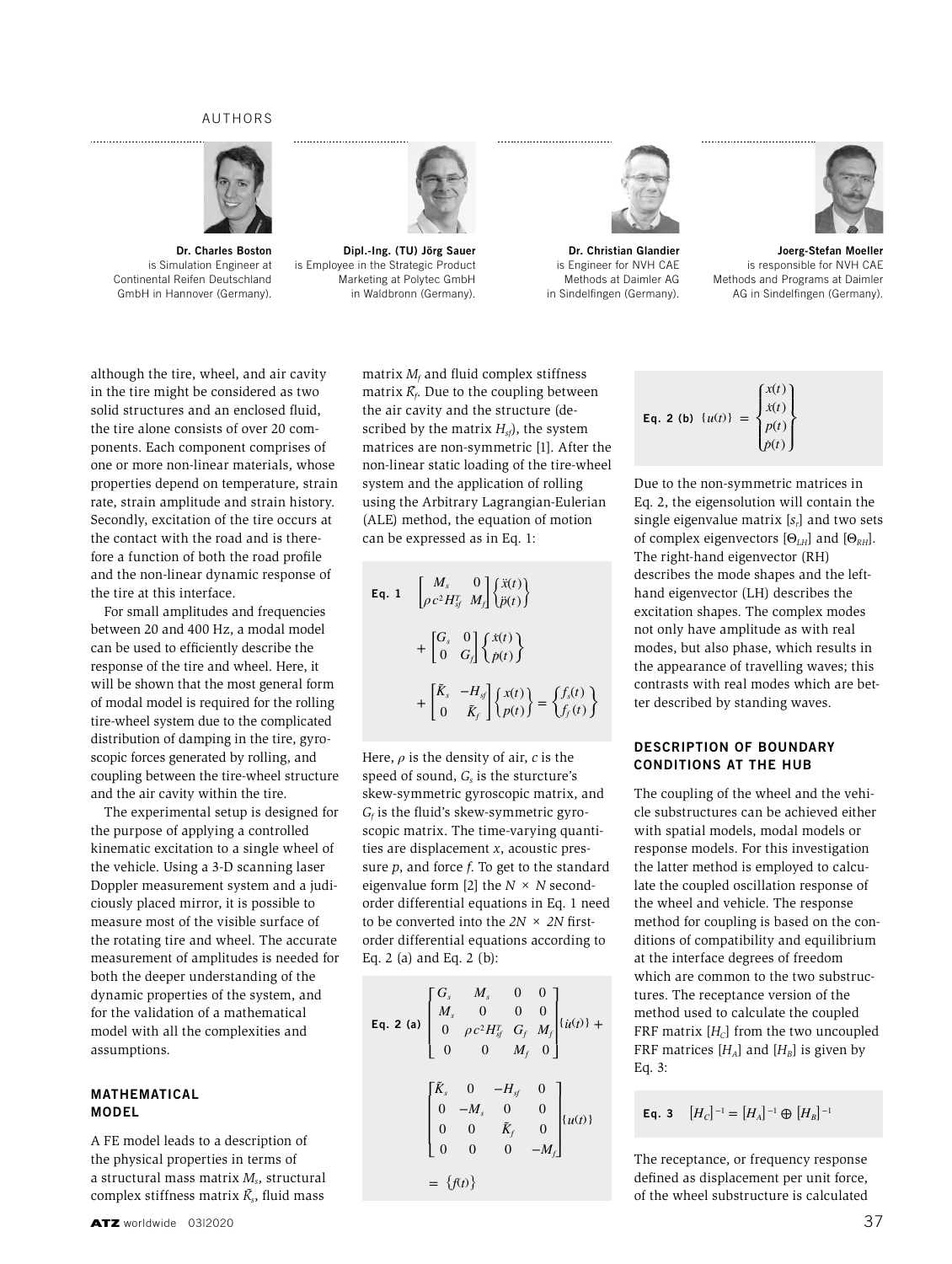# DEVELOPMENT CHASSIS



FIGURE 1 FE model of the vehicle with about two million nodes for the chassis (© Daimler)





FIGURE 3 Measured operating defection shape of a tread segment at 90 km/h (© Continental)

herein with the modal model presented above. One advantage of the response method for this application is that due to the small number of degrees of freedom needed at the coupling point between the wheel and hub, the matrices to be inverted in Eq. 3 are very small.

The FE model of the vehicle, FIGURE 1, used in this project, includes a detailed chassis (about two million nodes) and the powertrain as well as the complete body structure (about five million nodes). The 36 Frequency Response Functions (FRF) which are used for the tire-to-vehicle connection are obtained by computing the wheel hub's receptance matrix F/X in all six directions. Further frequency response functions can be computed from the wheel center to chassis or body points.

#### TEST SETUP

For the test rig at Continental, a 3-D scanning laser Doppler vibrometer [3, 4] from Polytec is used. The front right wheel is positioned on the roller drum, FIGURE 2. The surface of the drum is machined with small non-uniformities and applies a known excitation without loss of contact. Therefore, at every speed a defined kinematic excitation is applied to the tire at a finite set of frequencies which are proportional to the drum rotational speed.

The wheel was driven by the drum at constant speeds between 33 and 99 km/h (in steps of 3 km/h). At each speed step the wheel was scanned from nine different viewing angles, four of which were different orientations of a mirror placed behind the wheel.

In order to obtain the three-dimensional operational response vectors a test setup with the vibrometer is applied that makes use of three laser sensors incident from different viewing angles. The sensors of the vibrometer detect the Doppler shift proportional to the instantaneous velocity at the tire surface in the direction of the laser beam. A coordinate transformation reveals the x-, y- and z-components of the vibration vector. By synchronously scanning the three beams the vibration feld can be measured, including the phases.

# TEST RESULTS

The wheel response, and therefore the interior noise of the vehicle, is largely driven by the characteristics of a small number of tire modes. These modes have shapes which lead to a large resultant force at the axle and are normally the frst in a family of mode shapes, that means, frst lateral model, frst vertical mode, first cavity mode, etc.

During the scanning of the rolling wheel, the sound pressure levels at four positions in the cabin were recorded. Peaks in the spectra of these signals can be easily identifed below 300 Hz, and the corresponding measured Operating Defection Shapes (ODSs) of the wheel at the same frequencies can be analyzed, FIGURE 3. For many of these operation